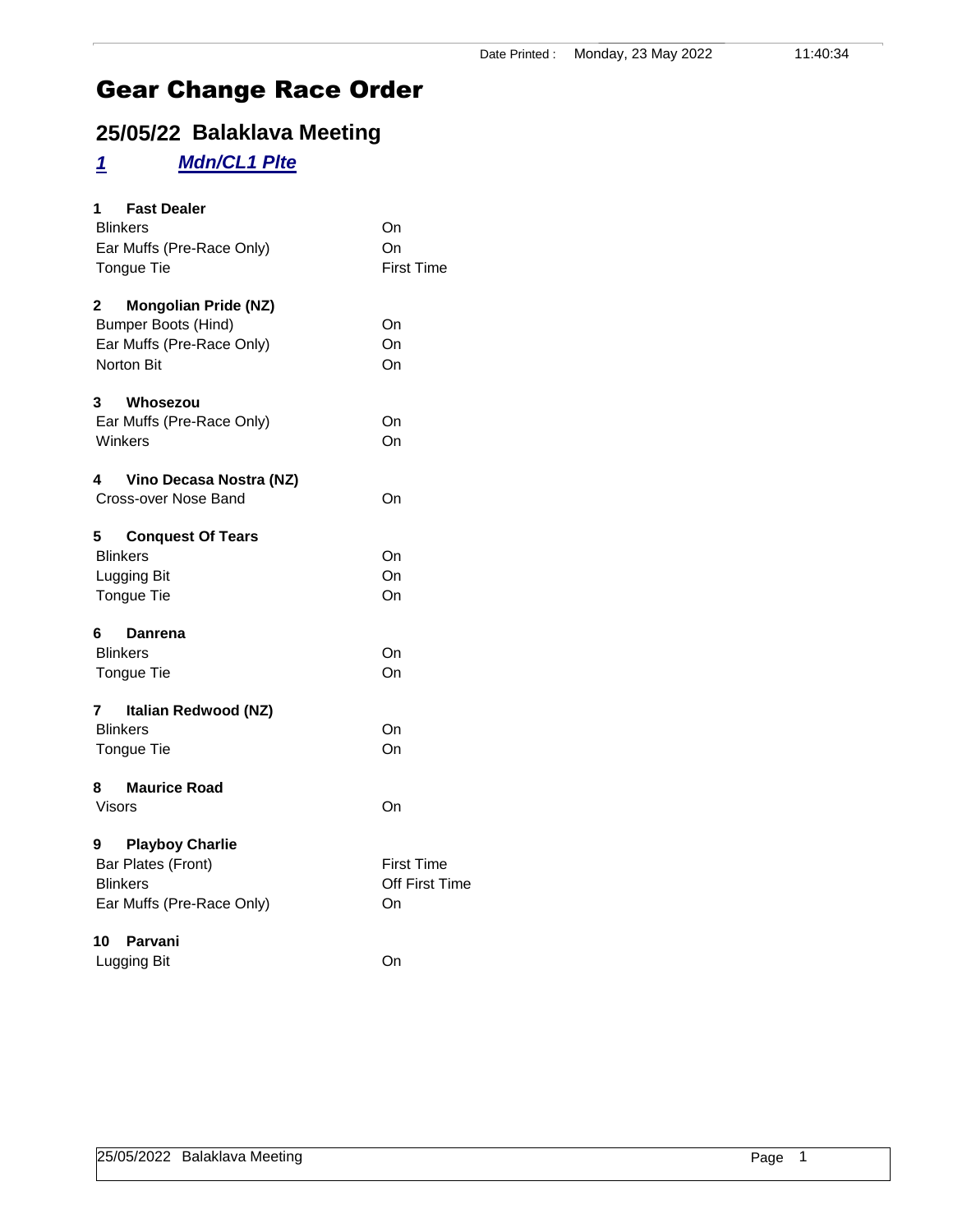## **25/05/22 Balaklava Meeting**

### *2 0 - 54 Hcp*

| 1 Mr Ranger<br>Visors                                                                                                          | On                                                                                   |
|--------------------------------------------------------------------------------------------------------------------------------|--------------------------------------------------------------------------------------|
| 2 Harry Hot Pants<br><b>Blinkers</b><br>Lugging Bit                                                                            | On<br>On                                                                             |
| 3 Bitaequi<br><b>Blinkers</b><br>Cross-over Nose Band<br>Tongue Tie                                                            | On<br>On<br>On                                                                       |
| <b>Modric</b><br>4<br>Ear Muffs (Pre-Race Only)<br><b>Visors</b><br>Winkers                                                    | On<br><b>Off First Time</b><br>Again                                                 |
| 5<br><b>Northern Superstar</b><br><b>Blinkers</b><br>Tongue Tie                                                                | On<br>On                                                                             |
| 6 Fight For Freedom<br>Lugging Bit                                                                                             | On                                                                                   |
| 7 Garrire<br><b>Blinkers</b>                                                                                                   | On                                                                                   |
| 8 Happy Atom<br><b>Blinkers</b><br><b>Concussion Plates (Front)</b><br>Cross-over Nose Band<br><b>Standard Bit</b>             | On<br>On<br>On<br>On                                                                 |
| 9 Sawtell (NZ)<br><b>Blinkers</b><br>Cross-over Nose Band<br>Lugging Bit<br><b>Tongue Control Bit</b><br>Tongue Tie<br>Winkers | Again<br><b>First Time</b><br>On<br><b>Off First Time</b><br>Again<br>Off First Time |
| 10<br><b>Sirmaze</b><br><b>Blinkers</b><br>Tongue Tie                                                                          | Off Again<br>On                                                                      |
| 11<br>Gravity<br>Ear Muffs (Pre-Race Only)<br>Norton Bit                                                                       | On<br>On                                                                             |
| 12<br><b>Guest List</b>                                                                                                        |                                                                                      |

| 25/05/2022 Balaklava Meeting |  | Page 2 |  |
|------------------------------|--|--------|--|
|                              |  |        |  |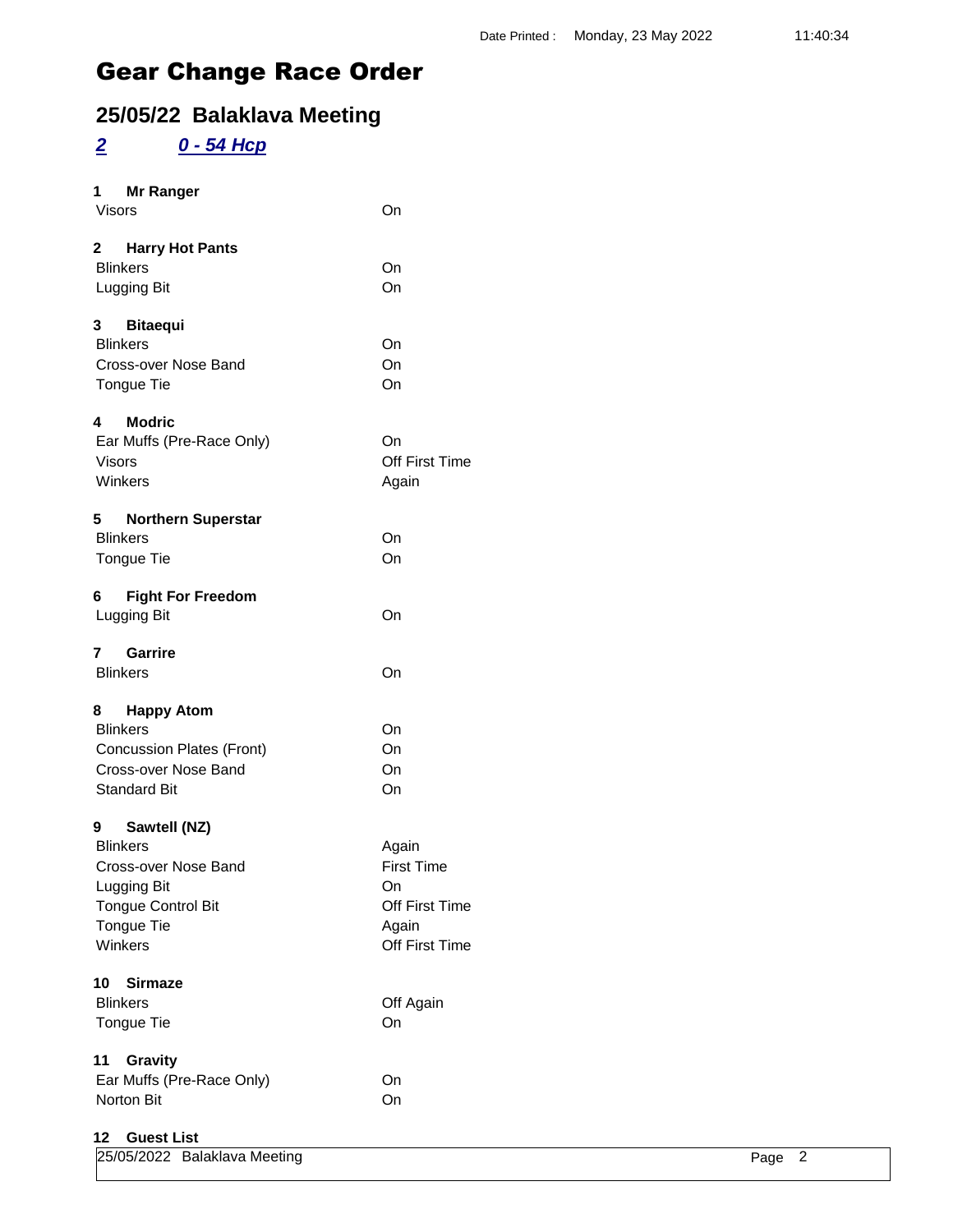| <b>Blinkers</b>           | On |
|---------------------------|----|
| <b>Tongue Control Bit</b> | On |
| 13 Oregon Trail           |    |
| <b>Blinkers</b>           | On |
| Lugging Bit               | On |
|                           |    |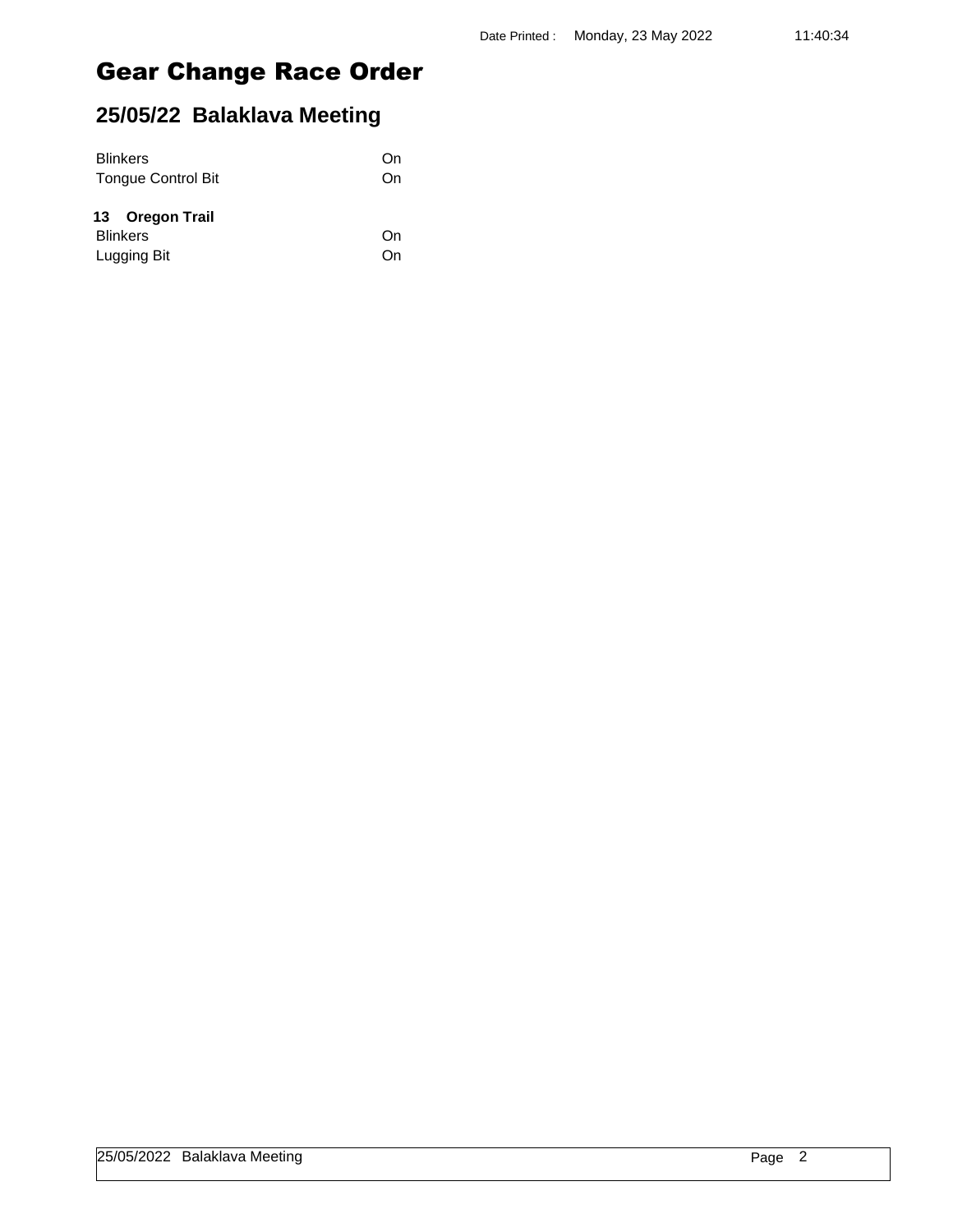## **25/05/22 Balaklava Meeting**

### *3 BM 62 Hcp*

| <b>Harbouring</b><br>1<br><b>Tongue Control Bit</b>                                 | On                      |
|-------------------------------------------------------------------------------------|-------------------------|
| 2 Don't Dismiss<br><b>Blinkers</b>                                                  | On                      |
| 3 Fox D'or<br>Ear Muffs (Pre-Race Only)<br>Winkers                                  | On<br><b>First Time</b> |
| 4 Perfect Illusion (GB)<br>Ear Muffs (Pre-Race Only)                                | On                      |
| Pinzu (NZ)<br>5<br>Bandages (Front)<br><b>Blinkers</b><br>Lugging Bit<br>Tongue Tie | On<br>On<br>On<br>On    |
| 6 Smart Promise<br><b>Blinkers</b>                                                  | On                      |
| 7 Carry The Musket<br><b>Blinkers</b>                                               | On                      |
| 8 Flight Deck (NZ)<br><b>Blinkers</b>                                               | On                      |
| 9 Leon's Shout<br><b>Blinkers</b>                                                   | On                      |
| 10 Mavette<br><b>Blinkers</b>                                                       | On                      |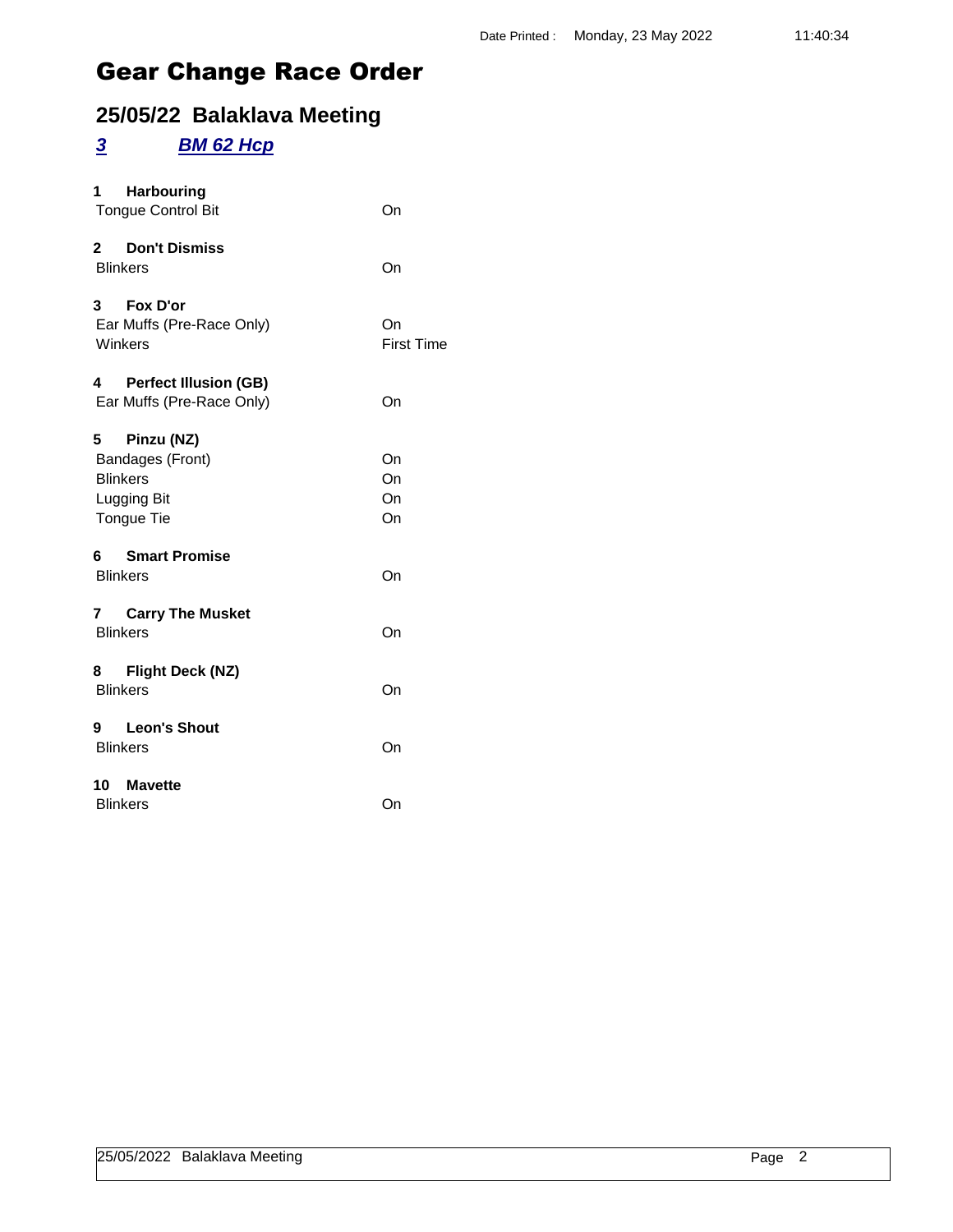## **25/05/22 Balaklava Meeting**

### *4 2UP Maiden Plte*

| $\mathbf{3}$<br>Page                   | 25/05/2022 Balaklava Meeting              |
|----------------------------------------|-------------------------------------------|
| <b>First Time</b>                      | <b>Blinkers</b>                           |
|                                        | <b>Bubble Over</b><br>15                  |
| On                                     | Ear Muffs (Pre-Race Only)                 |
| On                                     | Cross-over Nose Band                      |
| On                                     | <b>Bubble Cheeker (Near Side)</b>         |
|                                        | <b>The Weight</b><br>14                   |
|                                        |                                           |
| On                                     | <b>Spiritual Gal</b><br>13<br>Tongue Tie  |
|                                        |                                           |
| Gelded                                 | Gelded                                    |
| <b>First Time</b>                      | Cross-over Nose Band                      |
|                                        | <b>Magic And More</b><br>11               |
| On                                     | Tongue Tie                                |
| On                                     | Ear Muffs (Pre-Race Only)                 |
| On                                     | Cross-over Nose Band                      |
|                                        | 9<br><b>Flying Barty</b>                  |
|                                        |                                           |
| On                                     | Tongue Tie                                |
| On                                     | Ear Muffs (Pre-Race Only)                 |
|                                        | <b>Shake My Beauty</b><br>8               |
| On                                     | Tongue Tie                                |
| On                                     | <b>Standard Bit</b>                       |
| On                                     | Ear Muffs (Pre-Race Only)                 |
| On                                     | Cheekers                                  |
|                                        | <b>Aston Express</b><br>6                 |
| <b>First Time</b>                      | Ear Muffs (Pre-Race Only)                 |
|                                        | 5<br><b>Willaston</b>                     |
|                                        |                                           |
| Again                                  | Winkers                                   |
| On                                     | Tongue Tie                                |
| On                                     | Lugging Bit                               |
| Off First Time                         | <b>Hot Sparky</b><br>4<br><b>Blinkers</b> |
|                                        |                                           |
| <b>First Time</b>                      | Cross-over Nose Band                      |
|                                        | 3<br><b>Hot Rod Boy</b>                   |
| <b>First Time</b>                      | Lugging Bit                               |
| <b>First Time</b>                      | Bandages (Off Hind)                       |
|                                        | <b>Come Off It Clive</b><br>2             |
|                                        |                                           |
| <b>First Time</b><br><b>First Time</b> | Ear Muffs (Pre-Race Only)<br>Lugging Bit  |
|                                        | <b>Blaspheme</b><br>1                     |
|                                        |                                           |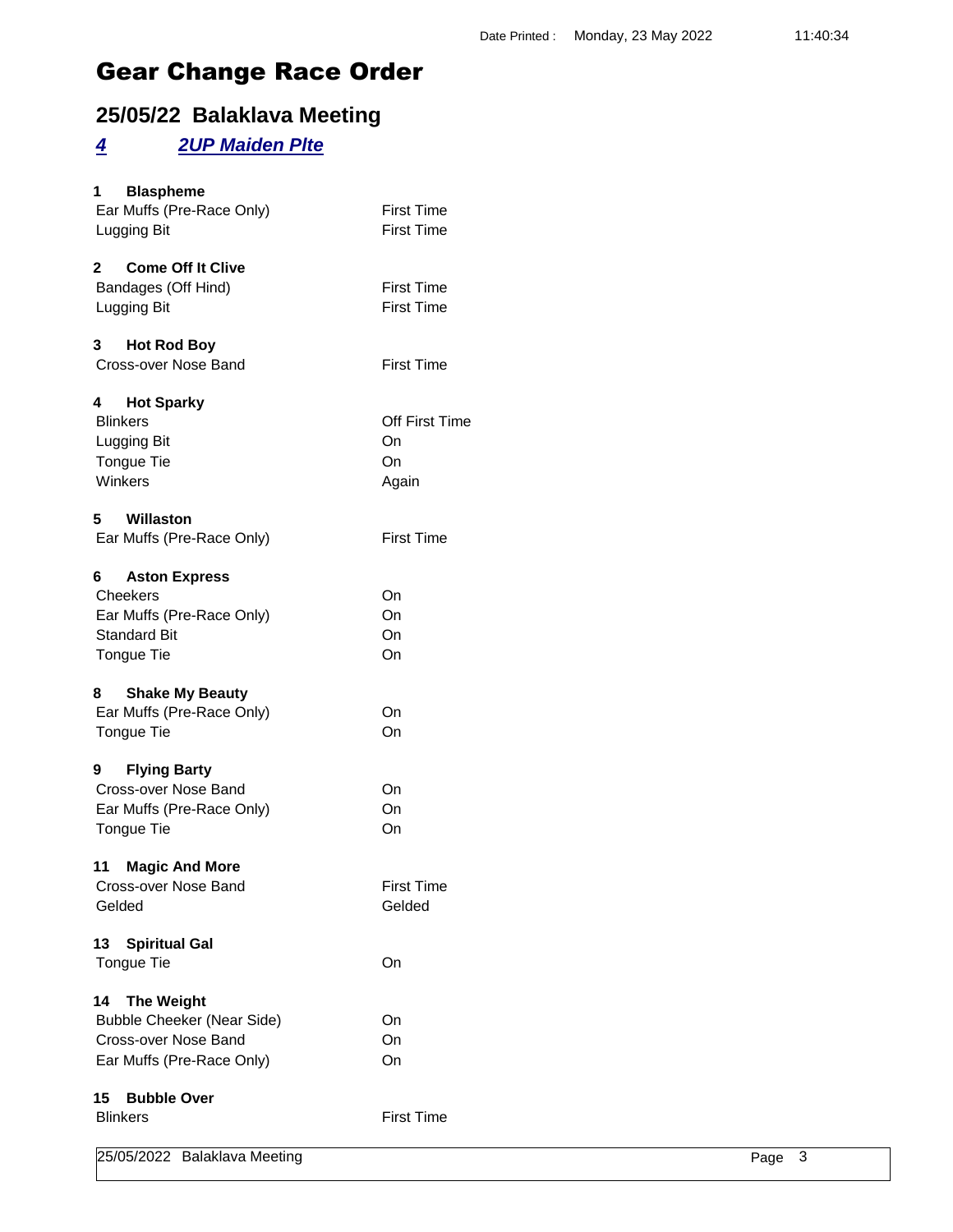## **25/05/22 Balaklava Meeting**

### **16 Lucky Blue**

Blinkers On Tongue Tie **First Time** 

**17 Segal**

Lugging Bit On

Blinkers Off First Time

### **18 Gifted Miss**

Tongue Tie On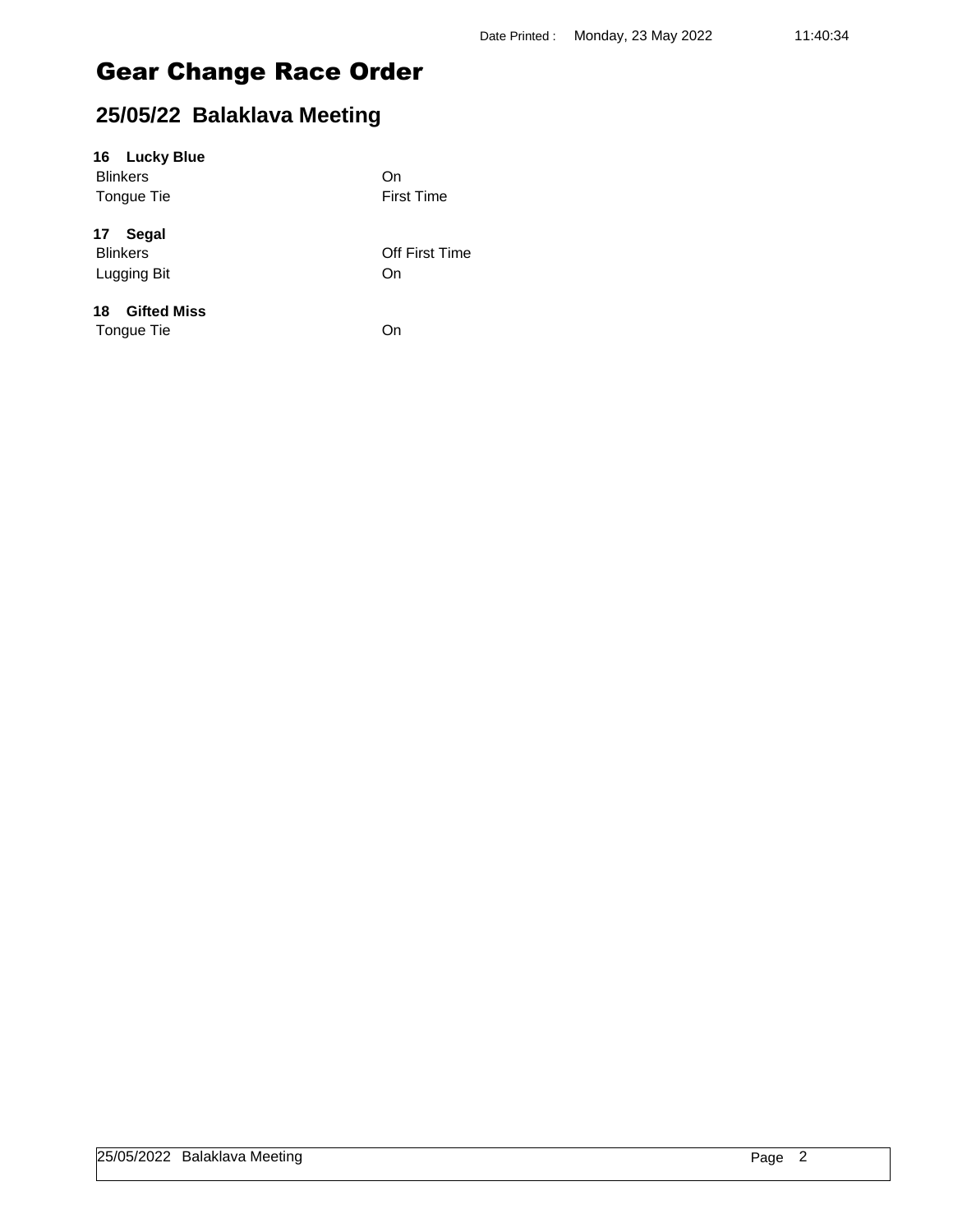## **25/05/22 Balaklava Meeting**

### *5 2UP Maiden Plte*

| 1 Military Press<br><b>Blinkers</b>                                                         | On                                               |
|---------------------------------------------------------------------------------------------|--------------------------------------------------|
| 2 Sea Of Secrets<br>Ear Muffs (Pre-Race Only)<br>Winkers                                    | On<br>On                                         |
| 3 Bywaters Road<br><b>Blinkers</b>                                                          | On                                               |
| 6 Master At Arms (NZ)<br>Gelded<br>Nose Roll<br><b>Tongue Control Bit</b><br>8 Voodoo Moon  | Gelded<br><b>First Time</b><br><b>First Time</b> |
| Visors                                                                                      | On                                               |
| 9 A Midnight Shadow<br>Winkers                                                              | On                                               |
| 10 Balcrest Belle<br><b>Blinkers</b><br>Ear Muffs (Pre-Race Only)<br>Tendon Boots (Front)   | On<br>On<br>On                                   |
| 11 Hostess Susie<br><b>Blinkers</b><br>Tongue Tie                                           | On<br>On                                         |
| 12 Red Roof<br><b>Blinkers</b><br>Lugging Bit                                               | On<br>On                                         |
| 13 Apache Fox<br>Cross-over Nose Band<br>Lugging Bit                                        | On<br>On                                         |
| 15 Grinzinger Queen<br><b>Tail Chain</b><br>Tongue Control and Lugging Bit<br><b>Visors</b> | On<br>On<br>On                                   |
| 16 Vanilla Mystic<br><b>Blinkers</b><br><b>Bubble Cheeker (Near Side)</b><br>Tongue Tie     | On<br><b>First Time</b><br><b>First Time</b>     |
| 17 Alaskan Storm<br><b>Blinkers</b>                                                         | On                                               |

| _                            | -- |      |
|------------------------------|----|------|
| 25/05/2022 Balaklava Meeting |    | Page |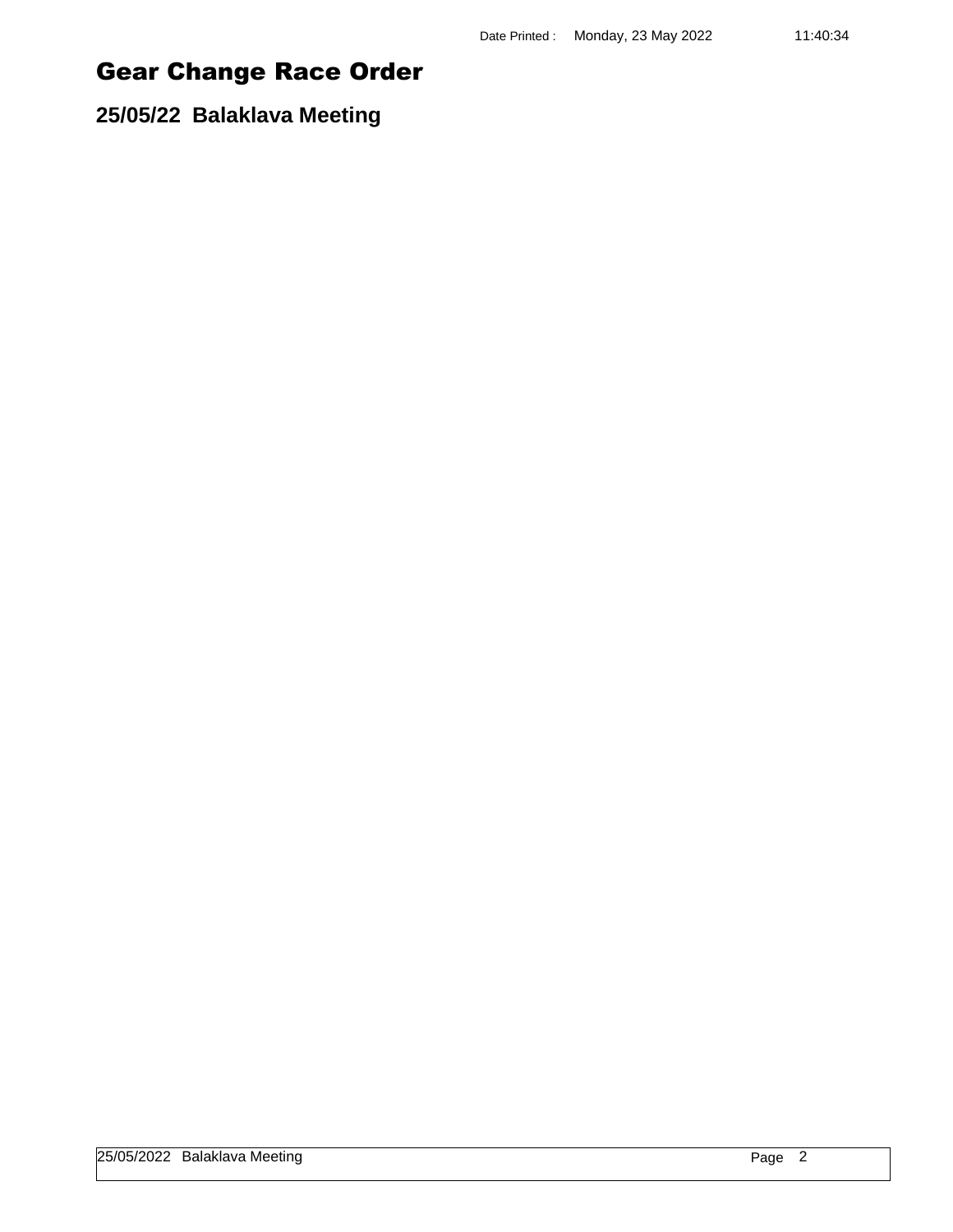## **25/05/22 Balaklava Meeting**

### *6 BM 54 Hcp*

| <b>Archie's A Star</b><br>1<br><b>Blinkers</b>                                                                                                                                    | On                                                                                                      |
|-----------------------------------------------------------------------------------------------------------------------------------------------------------------------------------|---------------------------------------------------------------------------------------------------------|
| 2<br><b>Captain Solo (NZ)</b><br><b>Standard Bit</b>                                                                                                                              | On                                                                                                      |
| <b>Marshall Dillon</b><br>3<br><b>Blinkers</b><br><b>Tongue Tie</b>                                                                                                               | On<br><b>First Time</b>                                                                                 |
| 4<br><b>Desert Knight</b><br><b>Blinkers</b><br><b>Blinkers (Near Side)</b><br><b>Bubble Cheeker (Near Side)</b><br><b>Concussion Plates (Front)</b><br>Lugging Bit<br>Tongue Tie | Off First Time<br><b>First Time</b><br><b>Off First Time</b><br>Off First Time<br>On<br>Off Again       |
| 5.<br><b>Beeokay</b><br><b>Blinkers</b><br>Kyneton Nose Band<br>Lugging Bit<br>Tongue Tie                                                                                         | On<br><b>First Time</b><br>On<br>On                                                                     |
| Showusyourmotor<br>7<br>Cross-over Nose Band<br><b>Standard Bit</b>                                                                                                               | On<br>On                                                                                                |
| <b>Cheh Cheh Charlee</b><br>8<br><b>Norton Bit</b><br>Pacifiers<br>Tongue Tie<br><b>Liberty Blue</b><br>9                                                                         | On<br>On<br>On                                                                                          |
| <b>Bubble Cheeker (Off Side)</b><br>Ear Muffs (Pre-Race Only)                                                                                                                     | On<br>On                                                                                                |
| <b>Eminent Son</b><br>10<br><b>Blinkers</b><br>Cross-over Nose Band<br>Ear Muffs<br>Equicast<br>Lugging Bit<br>Pads (Front)<br>Pads (Hind)<br>Tongue Tie                          | Again<br>On<br>Off Again<br>Off First Time<br><b>First Time</b><br>On<br><b>Off First Time</b><br>Again |
| <b>Cibachrome</b><br>11<br>Cross-over Nose Band                                                                                                                                   | On                                                                                                      |

25/05/2022 Balaklava Meeting Page 2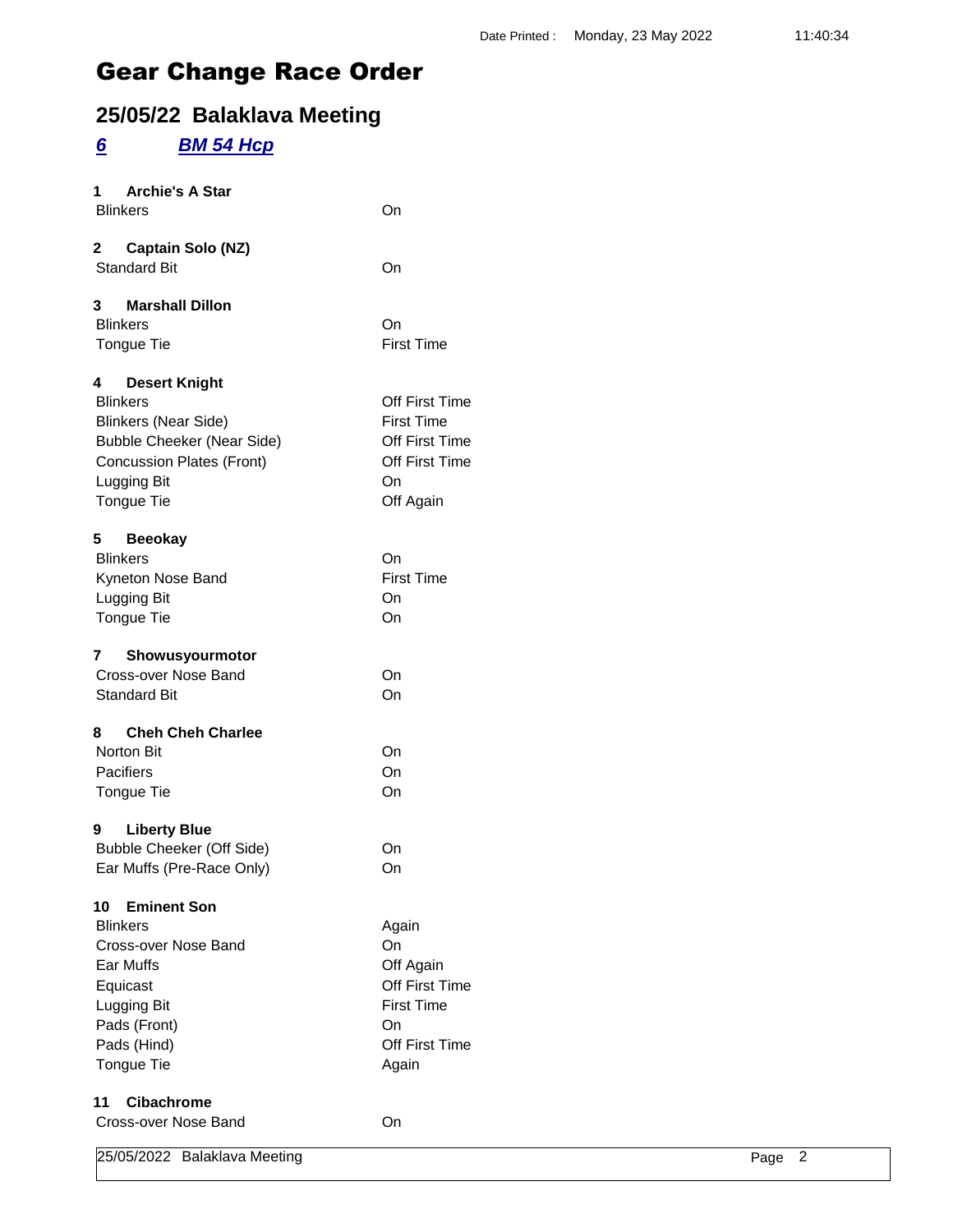| Ear Muffs                  | On                    |
|----------------------------|-----------------------|
| Lugging Bit                | On                    |
| Tongue Tie                 | On                    |
| Winker (Off Side)          | On                    |
| 12<br>Skara Brae           |                       |
| <b>Blinkers</b>            | On                    |
| Kyneton Nose Band          | On                    |
| Lugging Bit                | On                    |
| 13 Oggalution              |                       |
| Cross-over Nose Band       | <b>Off First Time</b> |
| <b>Norton Bit</b>          | Off Again             |
| <b>Standard Bit</b>        | <b>First Time</b>     |
| Tongue Tie                 | Off Again             |
| 14<br>Knickerbockerglory   |                       |
| Concussion Plates (Front)  | On                    |
| Lugging Bit                | On                    |
| 15 Maid in Milan           |                       |
| <b>Blinkers (Off Side)</b> | On                    |
| Lugging Bit                | On                    |
| 16<br><b>Magic Delta</b>   |                       |
| Tongue Tie                 | On                    |
| 17<br><b>Yellow Idol</b>   |                       |
| Tongue Tie                 | On                    |
| Winkers                    | On                    |
| 18 Mr Have A Chat          |                       |
| Cross-over Nose Band       | Again                 |
| Tongue Tie                 | <b>First Time</b>     |
|                            |                       |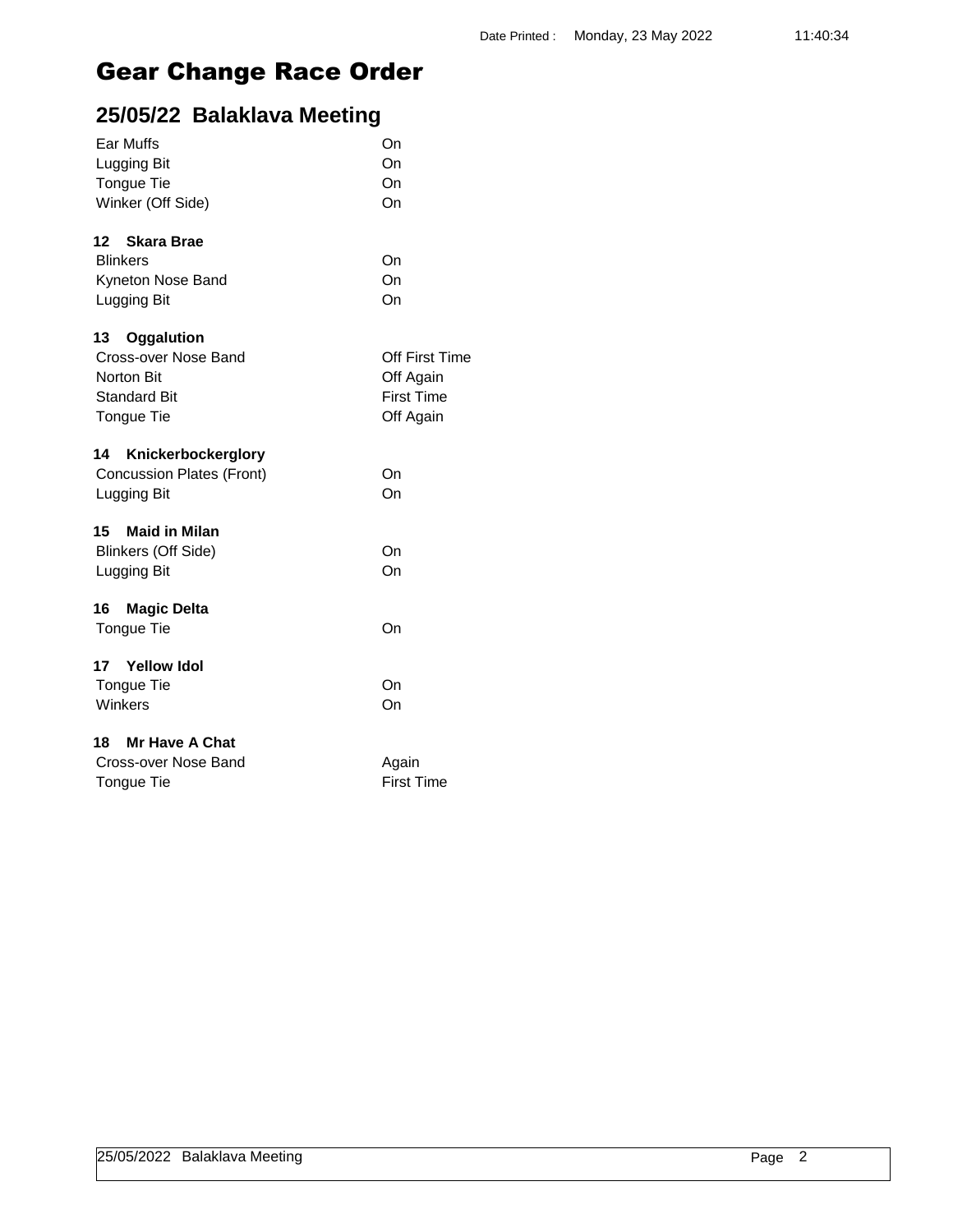## **25/05/22 Balaklava Meeting**

### *7 F&M BM 58 Hcp*

| 1 Bon Pegasus              |                   |
|----------------------------|-------------------|
| <b>Blinkers</b>            | On                |
| Tongue Tie                 | On                |
| 2 Sabaku                   |                   |
| <b>Blinkers</b>            | Off Again         |
| <b>Visors</b>              | <b>First Time</b> |
| 3 Starsongari              |                   |
| Winkers                    | On                |
| 4 Graciano (NZ)            |                   |
| <b>Blinkers</b>            | <b>First Time</b> |
| 5 Headphones               |                   |
| <b>Blinkers</b>            | Off First Time    |
| Ear Muffs (Pre-Race Only)  | On                |
| Lugging Bit                | On                |
| Tongue Tie                 | On                |
| 7 Twelve Stars             |                   |
| <b>Blinkers</b>            | On                |
| 9 Commando Miss            |                   |
| <b>Blinkers</b>            | On                |
| <b>Stallion Chain</b>      | On                |
| 10 Dancing Stream          |                   |
| <b>Blinkers</b>            | On                |
| 11 Ready Fora Moet         |                   |
| <b>Blinkers</b>            | On                |
| Tongue Tie                 | On                |
| 13 More Shots              |                   |
| Ear Muffs (Pre-Race Only)  | On                |
| Lugging Bit                | On                |
| <b>But Beautiful</b><br>14 |                   |
| Cross-over Nose Band       | On                |
| Ear Muffs (Pre-Race Only)  | On                |
| Tongue Tie                 | On                |
| <b>Visors</b>              | On                |
| 15<br><b>Free Of Sin</b>   |                   |
| Ear Muffs (Pre-Race Only)  | On                |
| Nose Roll                  | On                |
| Winkers                    | On                |
|                            |                   |

### **16 Proud Mary**

| 25/05/2022 Balaklava Meeting |  | Page 2 |  |
|------------------------------|--|--------|--|
|                              |  |        |  |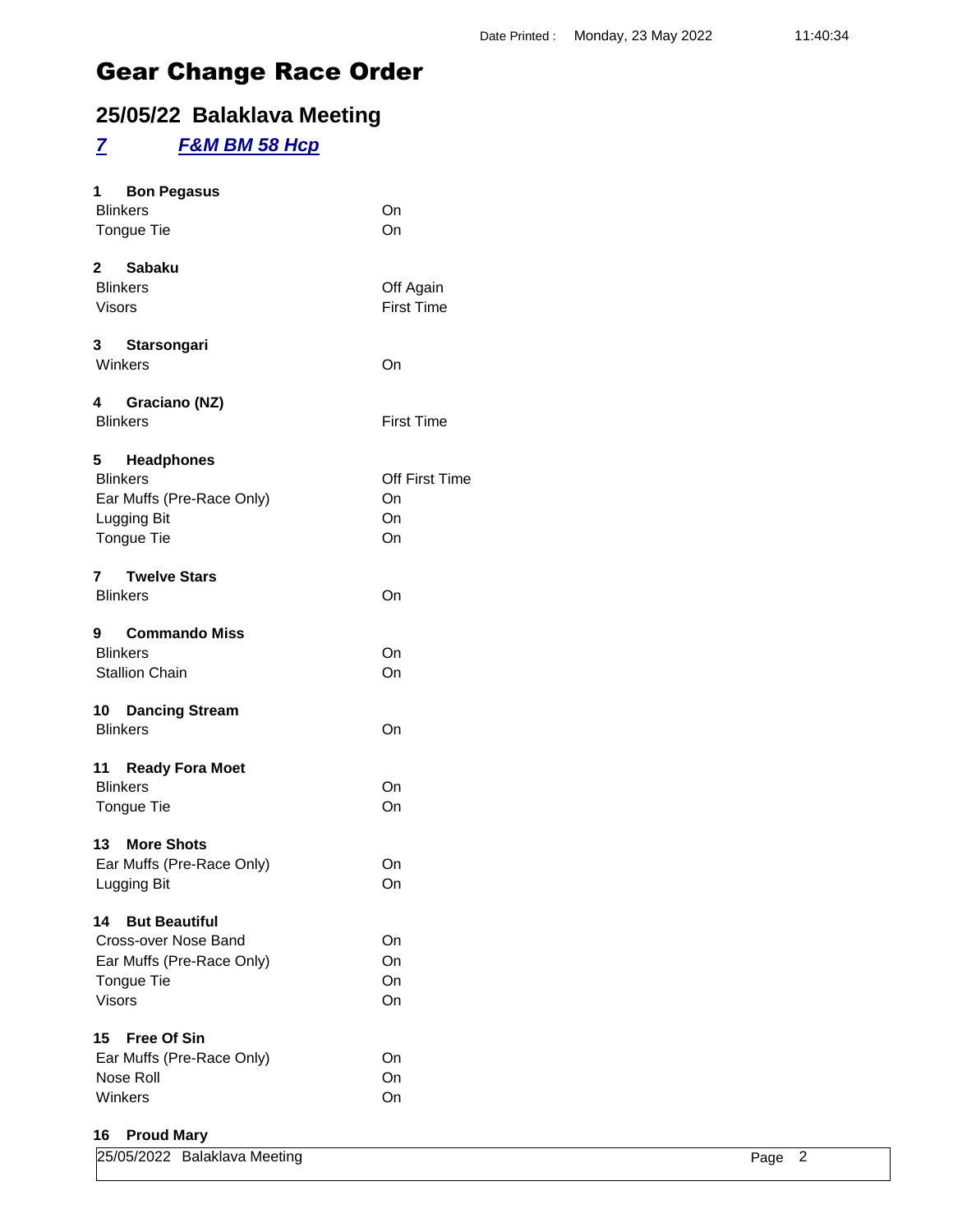### **25/05/22 Balaklava Meeting**

Tongue Tie On

Again

| 17 Crimson Rose |    |
|-----------------|----|
| Lugging Bit     | On |
| Winkers         | Ag |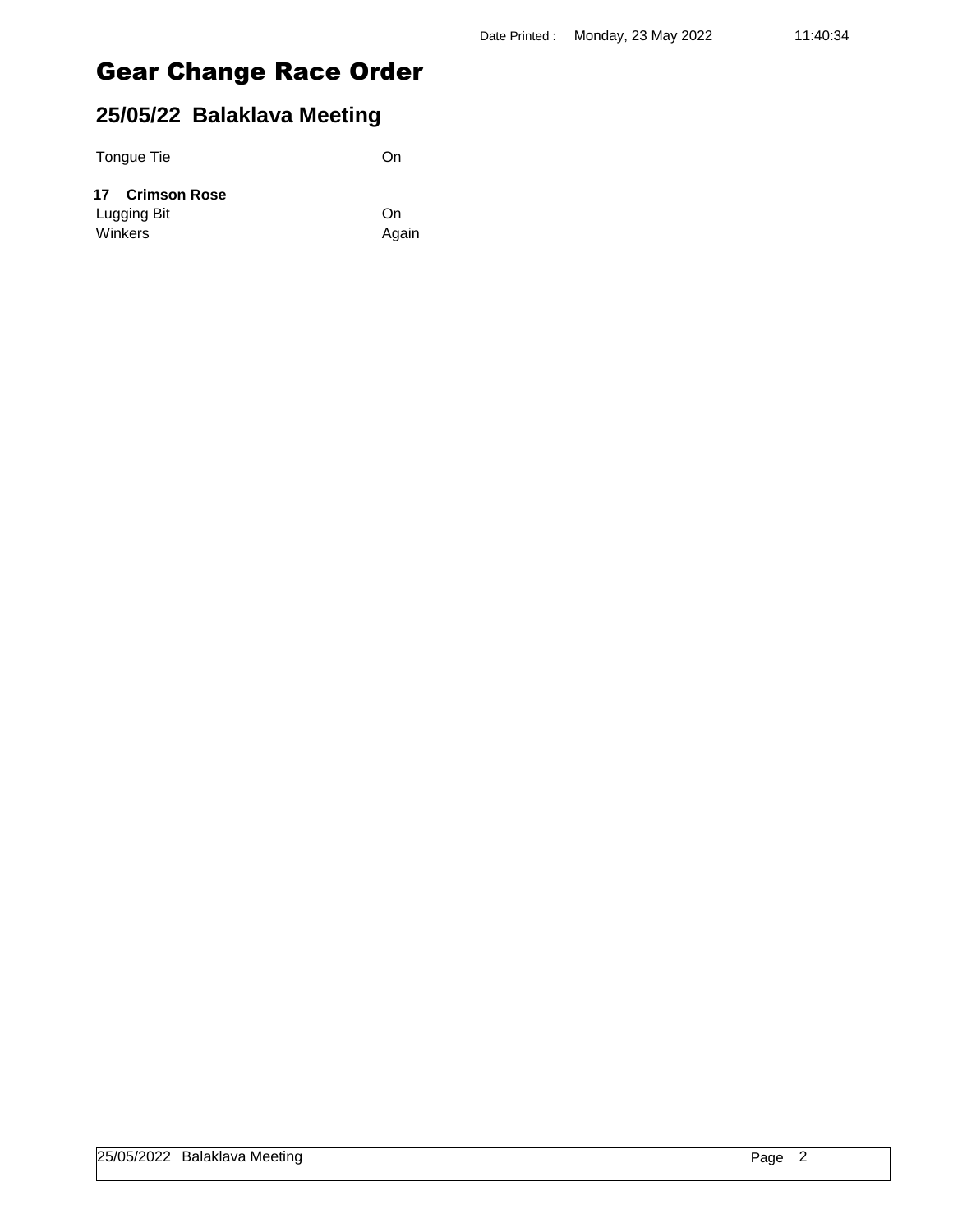## **25/05/22 Balaklava Meeting**

### *8 0-58 Hcp*

| <b>Chelimo</b><br>1                      |                   |                        |
|------------------------------------------|-------------------|------------------------|
| Cross-over Nose Band                     | <b>First Time</b> |                        |
| Ear Muffs                                | On                |                        |
| Lugging Bit                              | <b>First Time</b> |                        |
| <b>Moscow Mule</b><br>$\mathbf{2}$       |                   |                        |
| <b>Blinkers</b>                          | On                |                        |
| 3<br><b>Taipan Tommy</b>                 |                   |                        |
| Cross-over Nose Band                     | On                |                        |
| Lugging Bit                              | On                |                        |
| <b>Vivaldi's Quest</b><br>$\overline{4}$ |                   |                        |
| <b>Blinkers</b>                          | On                |                        |
| 5<br><b>Magno</b>                        |                   |                        |
| Bandages (Off Fore)                      | On                |                        |
| 6<br><b>Field Hunter</b>                 |                   |                        |
| <b>Blinkers</b>                          | On                |                        |
| Lugging Bit                              | On                |                        |
| Nose Roll                                | On                |                        |
| <b>Flash Panther</b><br>$\mathbf{7}$     |                   |                        |
| <b>Blinkers</b>                          | Again             |                        |
| Ear Muffs (Pre-Race Only)                | On                |                        |
| Lugging Bit                              | On                |                        |
| <b>Aquilifer</b><br>8                    |                   |                        |
| Ear Muffs (Pre-Race Only)                | <b>On</b>         |                        |
| Winkers                                  | Off First Time    |                        |
| <b>Augusta Rock</b><br>9                 |                   |                        |
| <b>Blinkers</b>                          | On                |                        |
| Tongue Tie                               | On                |                        |
| 10 Lancer                                |                   |                        |
| Bandages (Front)                         | On                |                        |
| Bandages (Hind)                          | On                |                        |
| <b>Blinkers</b>                          | On                |                        |
| <b>Tignanello (NZ)</b><br>11             |                   |                        |
| <b>Blinkers</b>                          | On                |                        |
| <b>Bubble Cheeker (Near Side)</b>        | On                |                        |
| <b>Concussion Plates (Front)</b>         | On                |                        |
| Lugging Bit                              | On                |                        |
| <b>Abit Rattley</b><br>12 <sub>2</sub>   |                   |                        |
| Lugging Bit                              | On                |                        |
| <b>Visors</b>                            | On                |                        |
| 25/05/2022 Balaklava Meeting             |                   | $\overline{2}$<br>Page |